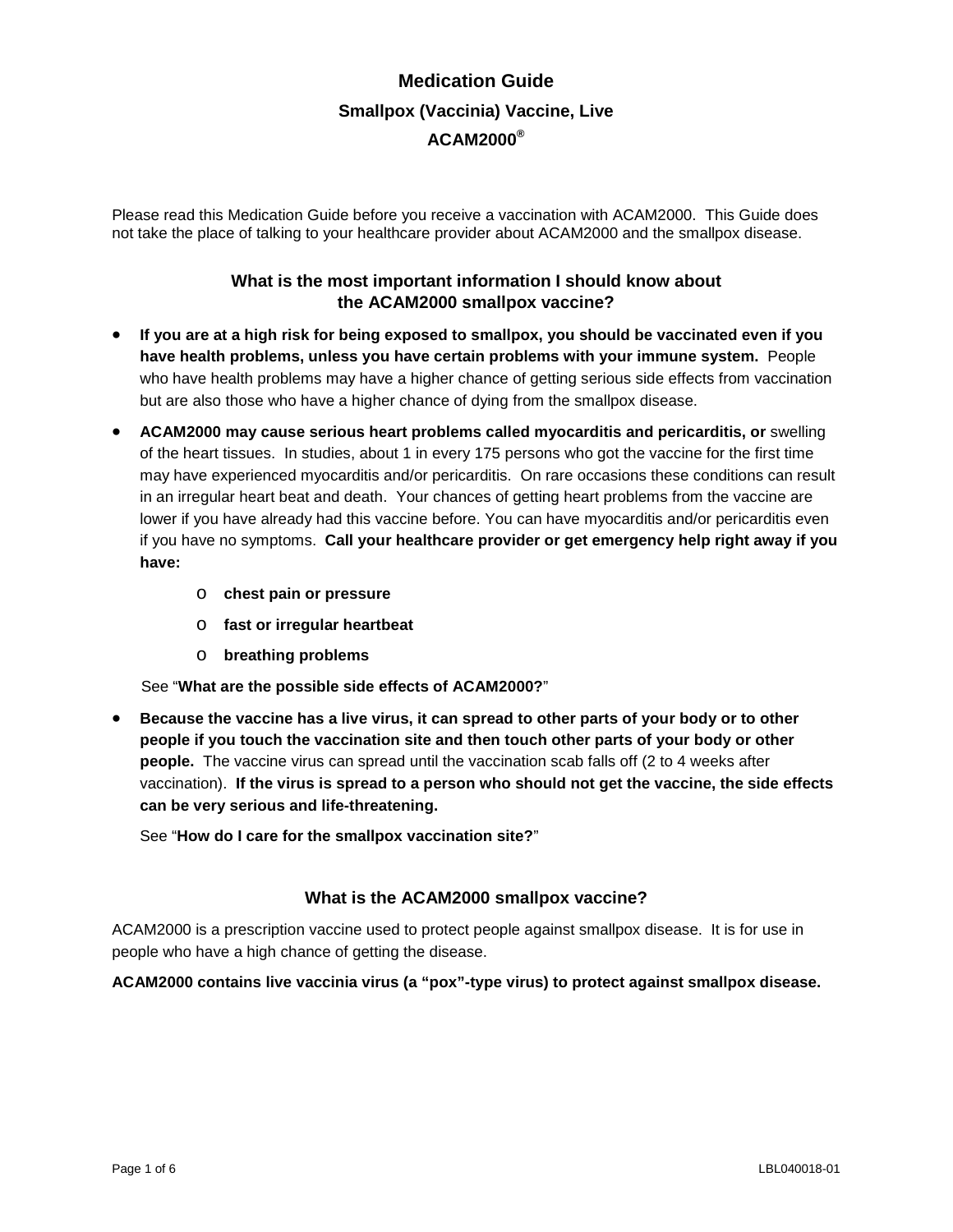## **Who should not get the ACAM2000 smallpox vaccine?**

- **In an emergency, you should be vaccinated if you are at high risk for getting smallpox disease even if you have health problems (except if you have certain problems with your immune system as discussed below).**
- Your healthcare provider may not give you ACAM2000 if you have problems with your immune system. You may have immune system problems if you:
	- o have leukemia
	- o have lymphoma
	- o have had a bone marrow or organ transplant
	- o have cancer that has spread
	- o have HIV, AIDS
	- o have cellular or humoral immune deficiency
	- o are being treated with radiation
	- o are being treated with steroids, prednisone, or cancer drugs

#### **How do I receive ACAM2000?**

ACAM2000 smallpox vaccine is not a shot like other vaccines. Your healthcare provider will make 15 pokes in the skin of your upper arm with a needle containing ACAM2000. The pokes are not deep, but will cause a drop of blood to form. This is called the vaccination site.

**It is important to care for the vaccination site properly so that the virus doesn't spread to other parts of your body or to other people. You can infect another part of your body or other people until the scab falls off.**

## **How do I care for the ACAM2000 vaccination site?**

### *It is important to ALWAYS:*

- **1. Wear bandages to cover the entire vaccination site.**
- **2. Wear sleeves to cover the site.**
- **3. Wash your hands, wash your hands, wash your hands.**
- **When changing bandages or caring for your vaccination site, wear gloves. Use an absorbent bandage to completely cover your vaccination site.**
	- o Change your bandage when it begins to soak through (at least every 1 to 3 days).
	- o Throw away gloves and used bandages in sealed or double plastic bags. A small amount of bleach can be added to the bag to kill the virus.
- **Wear clothes with sleeves to cover the site and prevent scratching the vaccination site**. It is especially important to wear a bandage and sleeves to bed to avoid scratching.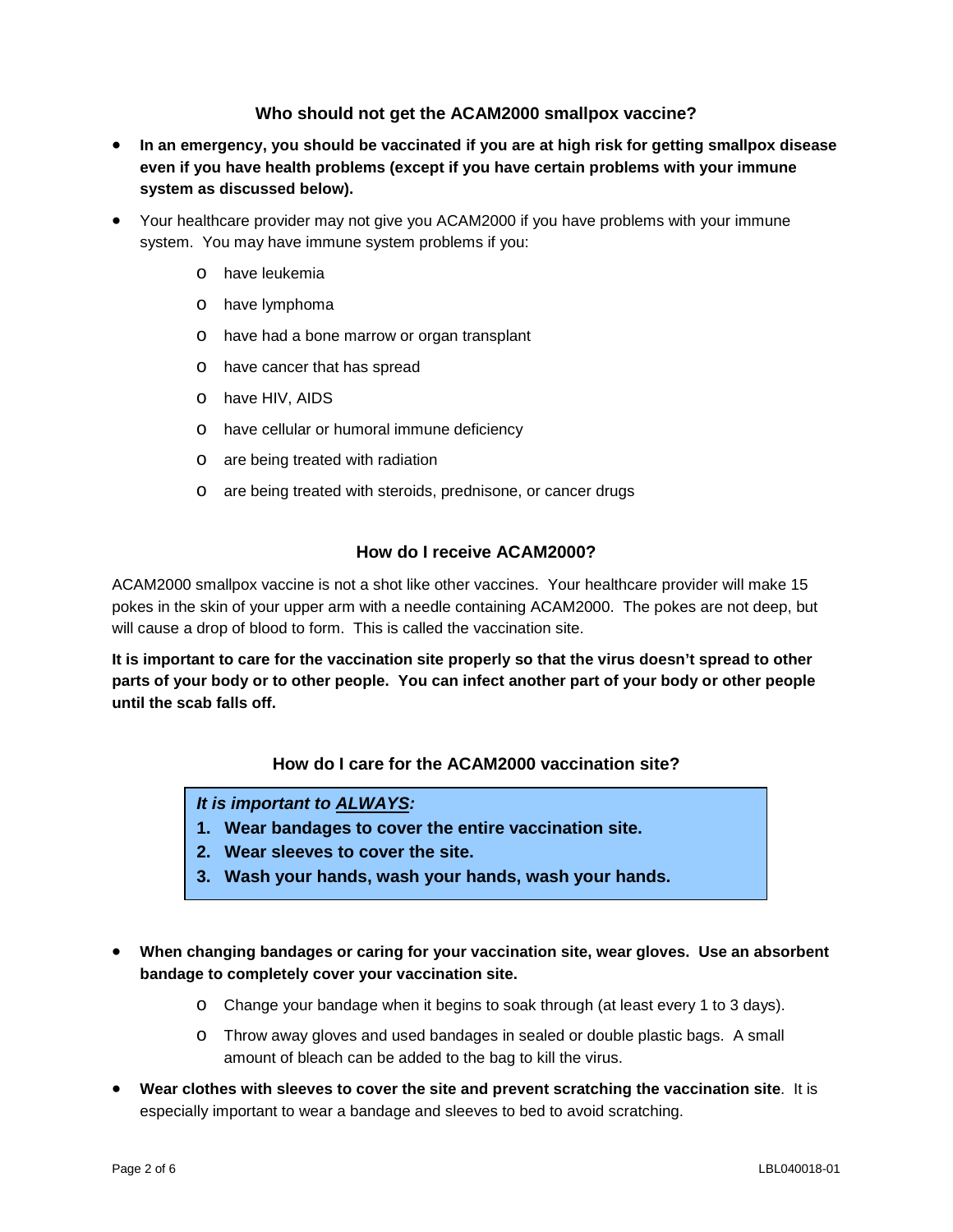- **Wash your hands frequently** with alcohol-based cleansers or soap and water.
	- o Be sure to wash your hands each time you change your bandage or if you touch the vaccination site.
- Do not use creams or ointments on the vaccination site because they will delay healing and can spread the virus.
- Do not scratch or pick at the vaccination site.
- You can take a bath or shower, but don't touch or scrub the vaccination site.
	- o It is best to cover the vaccination site with a waterproof bandage.
	- o If the vaccination site gets wet, dry the site with toilet paper and flush it. (Do not use a cloth towel because it can spread the virus.)
	- o Cover the vaccination site with a loose gauze bandage after bathing to allow it to dry out.
- Do not use a bandage that blocks air from the vaccination site. This could cause the skin at the vaccination site to soften and wear away.
- If you exercise enough to cause sweat to drip, use a waterproof bandage on the vaccination site when exercising.
- Wash clothing, towels, bedding or other items that may have come in contact with the vaccination site separately from other wash. Use hot water with detergent and bleach.
- When the scab falls off, throw it away in a sealed plastic bag with a small amount of bleach. Wash your hands afterwards.

#### **What should I expect at the vaccination site and in the weeks following vaccination?**

• If vaccination is successful, a red and itchy bump forms at the vaccination site in 2 to 5 days. Over the next few days, the bump becomes a blister and fills with pus. During the second week, the blister dries up and a scab forms. The scab falls off after 2 to 4 weeks, leaving a scar. People vaccinated for the first time may have a larger reaction than those being revaccinated. See expected responses below:

# **Smallpox Vaccination Site: expected response after vaccination**



See also: [https://www.cdc.gov/smallpox/clinicians/comparison](https://www.cdc.gov/smallpox/clinicians/comparison-vaccinees-images.html)**[vaccinees-images.html](https://www.cdc.gov/smallpox/clinicians/comparison-vaccinees-images.html)**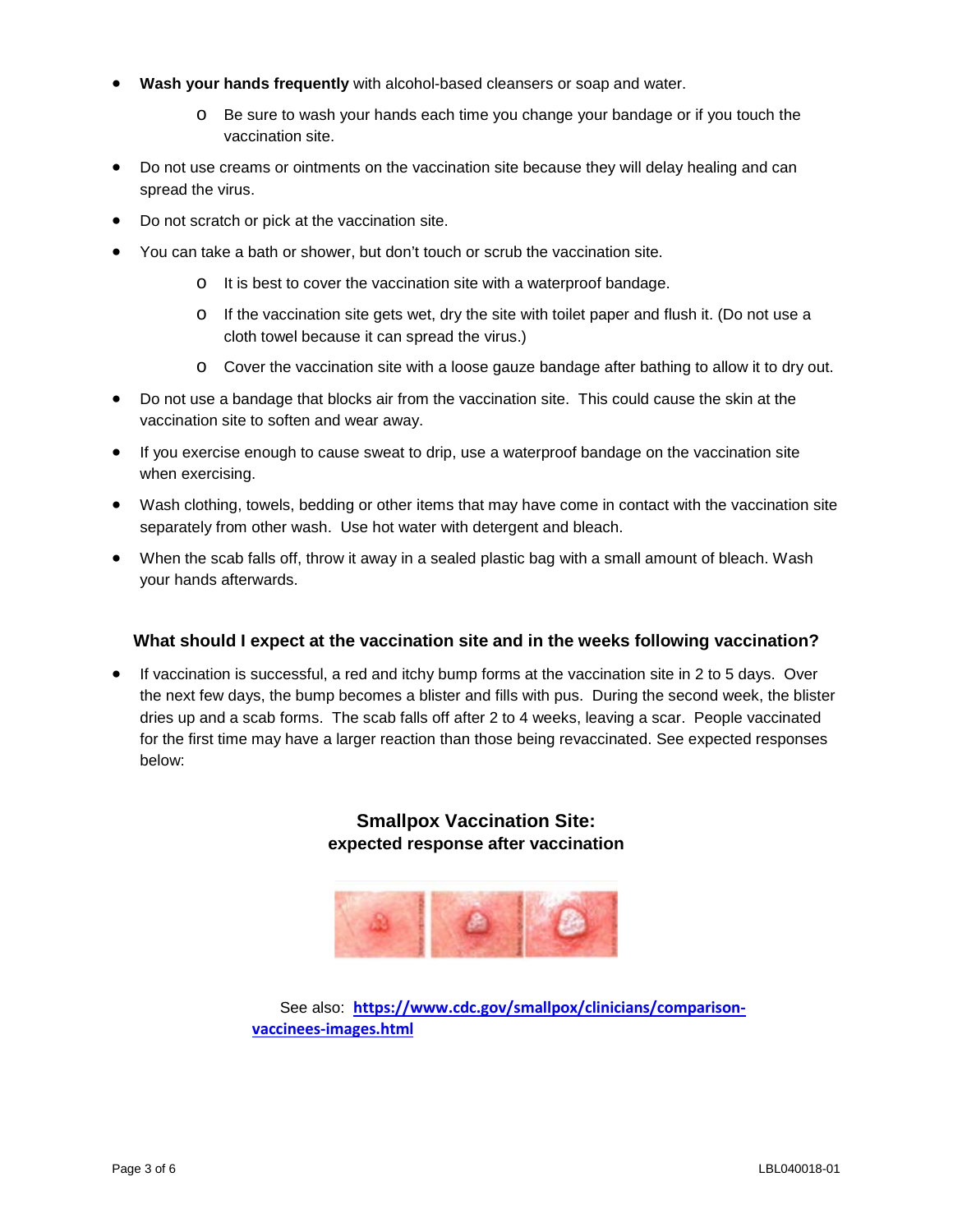**Note:** After 6 to 8 days, check to be sure that your vaccination site looks like one of the pictures above. If it does not look like this, see your healthcare provider because you may need to be revaccinated.

- If you need medical care in the month after your vaccination, tell your healthcare provider you just got a smallpox vaccination.
- Certain people, such as laboratory workers who work with smallpox, are at risk of being exposed to smallpox over a long period of time. These people may need a booster vaccination every 3 years to maintain protection against smallpox.

## **What should I avoid after getting vaccinated with the ACAM2000 smallpox vaccine?**

- **For 4 weeks after vaccination AND until the vaccination site has healed, you should avoid:**
	- o **getting pregnant.** Smallpox vaccine may rarely cause infection in an unborn baby if the mother is vaccinated during pregnancy. This infection usually results in stillbirth or death.
	- o **handling babies or breastfeeding.**
	- o **swimming or hot tub use.**
	- o **donating blood.**
	- o **Tuberculin (TB) testing.** Smallpox vaccine may cause the TB test to give the wrong result.
- Avoid rubbing, scratching or touching the vaccination site.
- Until the vaccination scab falls off, do **NOT**:
	- o have contact with people who cannot get the vaccine to prevent accidental spread of the vaccine virus. This includes physical contact and household contact. If there is someone in your household who should not get the vaccine, such as a pregnant woman, an infant, or someone who has an illness, you should not stay in the house until the vaccination scab falls off.
	- o share a bed, clothes, towels, linen, or toiletries with unvaccinated people.

#### *Don't scratch that itch:*

Vaccine virus can accidentally spread

to a family member, close contact,

or another part of your body.



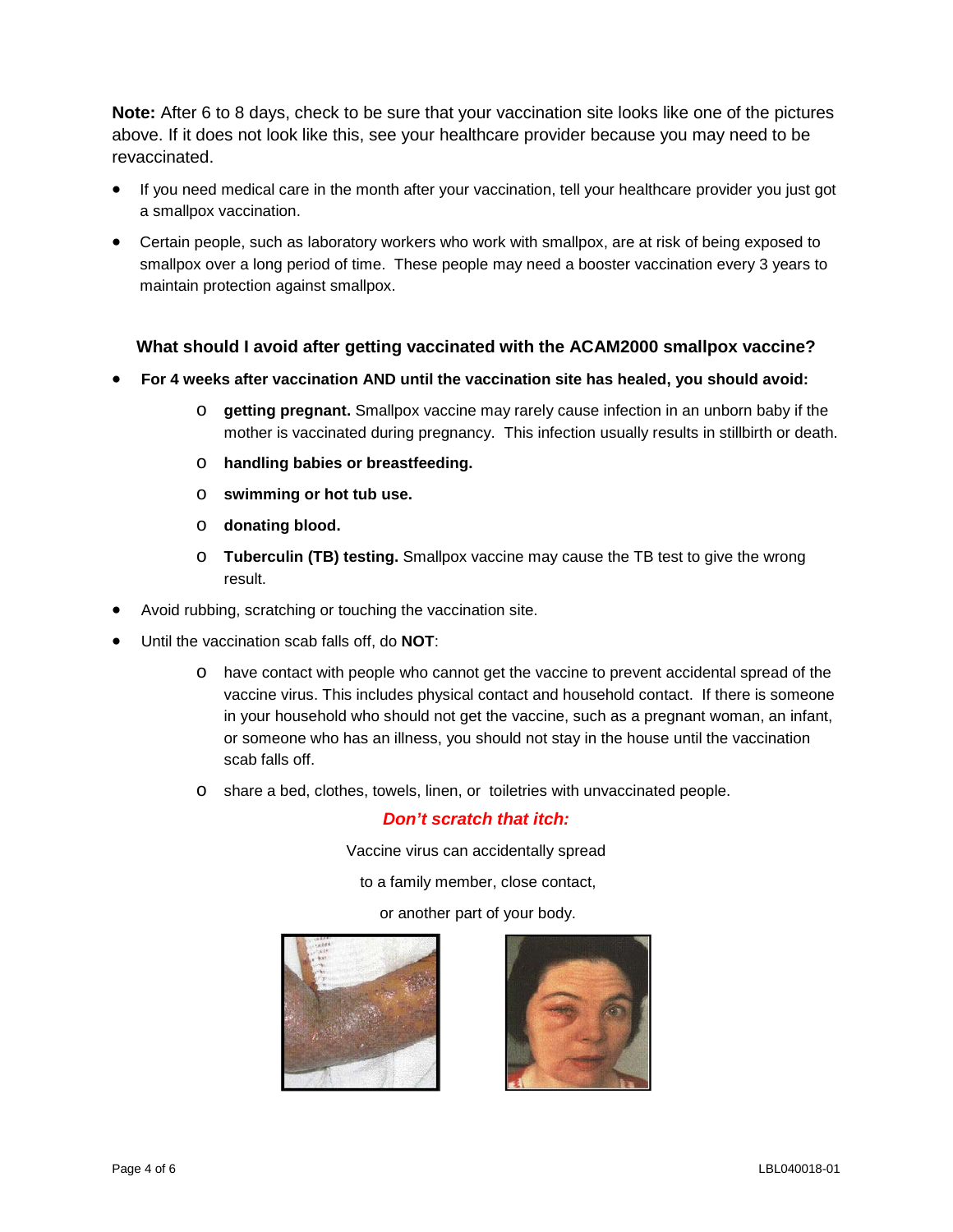• We don't know if the vaccine virus can be spread to cats, dogs, or other household pets, or whether pets can spread the virus to other people in the household. Try to keep the vaccine virus from reaching your pet. See "**How do I care for the smallpox vaccination site?"**

#### **What are the possible side effects of ACAM2000?**

**ACAM2000 may cause serious heart problems, including myocarditis and pericarditis. This can happen within 3 to 4 weeks after you get the vaccine. Call your healthcare provider or get emergency help right away if you have:**

- o **chest pain or pressure**
- o **fast or irregular heartbeat**
- o **breathing problems**

Most people who get myocarditis and/or pericarditis seem to get better after a few weeks. But heart problems may last longer in some people, and in rare cases, could lead to death.

#### **Other serious side effects include**:

- o swelling of the brain or spinal cord
- o problems with the vaccination site blister, such as it becoming infected
- o spreading of the vaccine virus to other parts of your body or to another person
- o severe allergic reaction after vaccination
- o accidental infection of the eye (which may cause swelling of the cornea causing watery painful eyes and blurred vision, scarring of the cornea, and blindness)

#### **Common side effects include**:

|         | o itching             |          | o headache  |
|---------|-----------------------|----------|-------------|
|         | o swollen lymph nodes |          | o body ache |
| $\circ$ | sore arm              | $\Omega$ | mild rash   |
| $\circ$ | fever                 | $\circ$  | fatigue     |

#### **The risks for serious vaccine side effects are greater for people who**:

- o have skin problems called eczema or atopic dermatitis
- o have skin problems, such as burns, impetigo, contact dermatitis, chickenpox, shingles, psoriasis, or uncontrolled acne
- o have had heart problems
- o have serious heart or blood vessel problems including angina, previous heart attack, artery disease, congestive heart failure, stroke, or other cardiac problems
- o smoke or have high blood pressure, high cholesterol, diabetes, high blood sugar, or a family history of heart problems
- o are breastfeeding